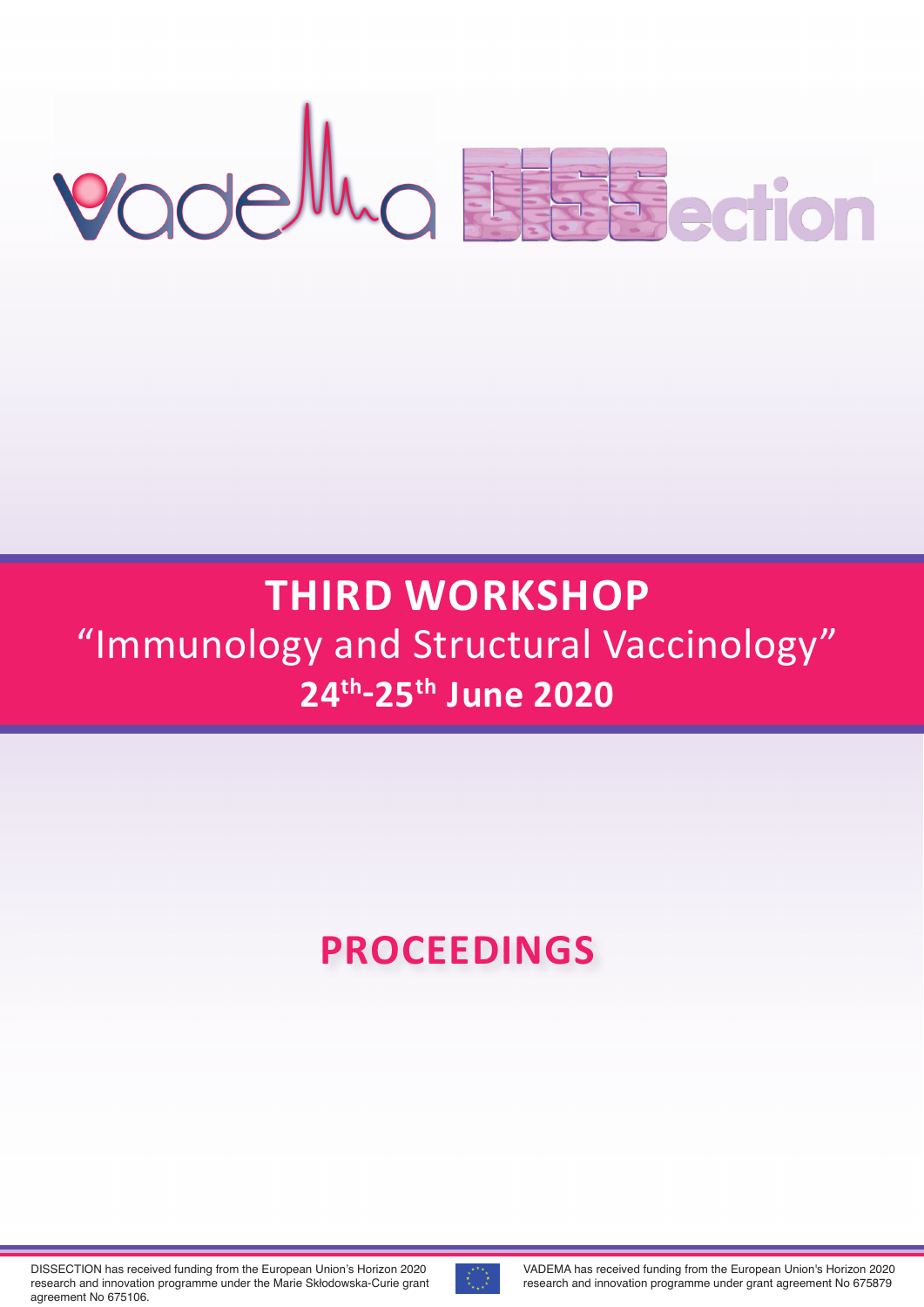



### **"Immunology and Structural Vaccinology" - 24th-25th June 2020**

### **INTRODUCTION**

**VADEMA** (Doctoral Industrial School for Vaccine Design through Structural Mass Spectrometry) aims at delivering industry-oriented PhD training in the field of structural mass spectrometry applied to vaccinology. The four recruited Early-Stage Researchers(ESRs) experience an intersectoral training programme encompassing a 18-monthsinternship in Glaxo Smith Kline Vaccines (GSKVACSRL), based in Siena, Italy, and 18-months internship at Department of Pharmacy, in University of Copenhagen (UCPH), DK. The students are enrolled in the Graduate School of Health and Medical Sciences and affiliated to the graduate programme in pharmaceuticalsciences, the Drug Research Academy PhD school at UCPH. The 4 ESRs are trained in the growing field of Structural Mass Spectrometry and Vaccinology.

**DISSection** (Doctoral Industrial School on Human Skin models for Staphylococcal infections) aims at delivering industry-oriented PhD training in the area of Infection and Immunity. The four ESRs experience an intersectoral training programme encompassing a 18 months of internship in GSKVACSRL, based in Siena, Italy, and 18 months internship at Department of "Universitair Medisch Centrum Utrecht" (UMCU), NL. The students are enrolled in the PhD school Program at Universitair Medisch Centrum Utrecht for a period of 4 years and will receive a PhD degree in the area of Infection and Immunity.

For more details and news, visit the websites www.vadema.eu and www.dissection.eu.

### **WORkShOPS**

Three workshops have been organized during VADEMA and DISSection projects. In these workshops, the ESRs have attended seminars from internationally recognized experts in scientific areas related to the network objectives and participated to practical courses. The topics selected for the workshops aim at covering the state-of-the-art disciplines strongly connected with the VADEMA and DISSection programs.

In particular, the third Workshop course was organised jointly by VADEMA and DISSection Grants. This joint event represented an occasion to connect EU funded projects in order to strengthen the interactions among the fellows of the two networks and create an environment of active communication outside the network.

The Third Workshop focused on "Immunology & Structural Vaccinology" and has been organized by GSKVACSRL and was open also to other students from GSK Academy and other GSK sites.

Due to the epidemiological situation following the Covid-19 outbreak, the Workshop was organised online through video conferencing. The projects consider that the Covid-19 emergence is a serious threat to public health. Restrictive measures are necessary to save lives. In order to respect project deadlines and ensure progression of the VADEMA and DISSection projects while respecting the containment measures and the social distancing, the joint Third Workshop was planned as a virtual event.

The two-days training event entailed extensive and comprehensive lectures about theory and applications related to Immunology and Structural Vaccinology given by eleven experts in the field. Together with the basic concepts about Immunology and Structural Vaccinology, the course covered various techniques and their application, also with actual examples from ongoing projects.

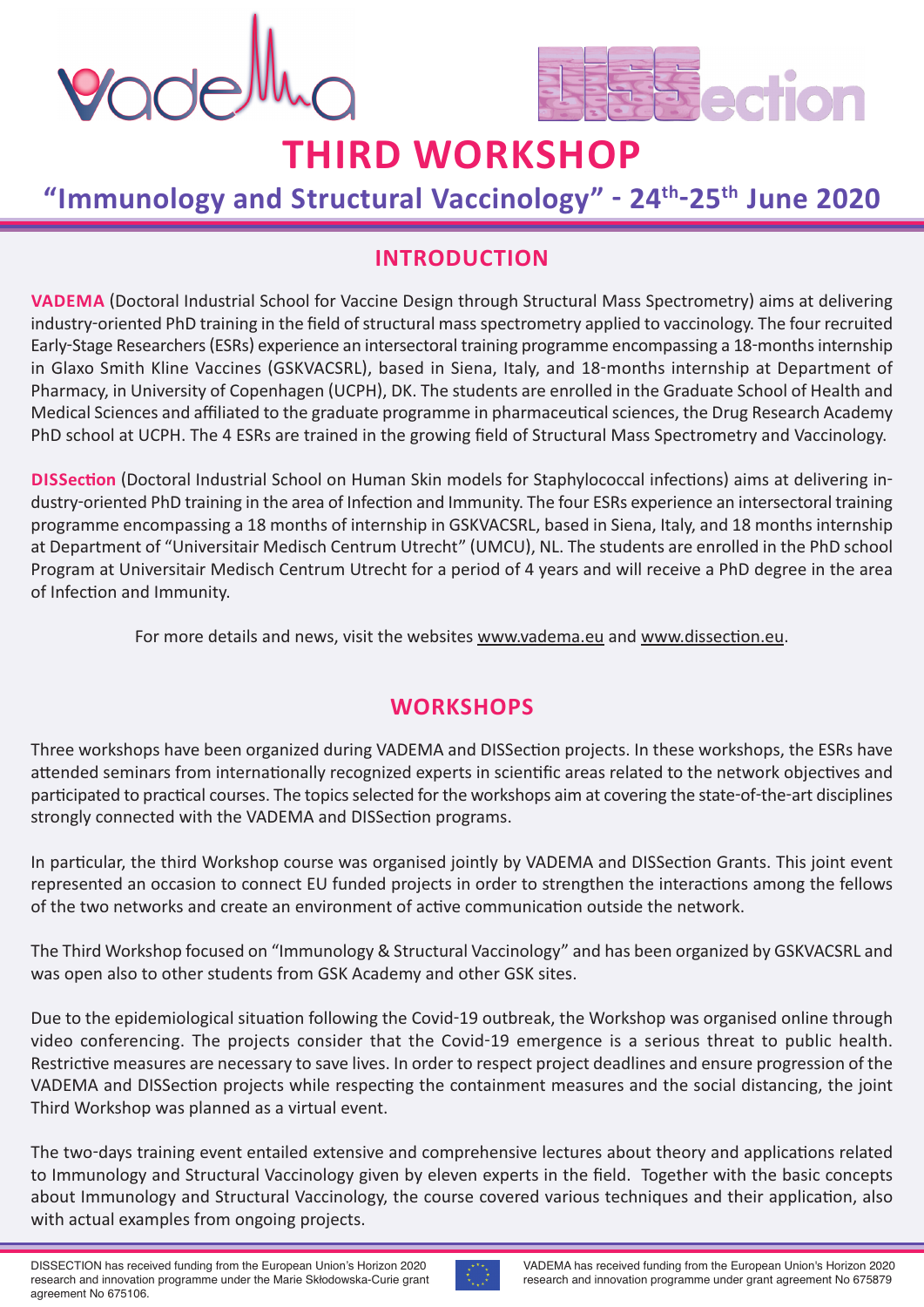



### **"Immunology and Structural Vaccinology" - 24th-25th June 2020**

### **Day 1 - Wednesday 24th June**

14.00-14.30 **Introduction - DISSection and VADEMA Projects** (08.00-08.30,EDTtime) Fabio Bagnoli and Nathalie Norais - GlaxoSmithKline Vaccines S.r.l., Italy

### **Immunology: how vaccines work**

|                                              | 14.30-15.15 What every vaccinologist needs to know about B cell responses<br>(08.30-09.15, EDT time) Monia Bardelli - Glaxo Smith Kline Vaccines S.r.l., Italy  |
|----------------------------------------------|-----------------------------------------------------------------------------------------------------------------------------------------------------------------|
| 15.15-16.00                                  | What every vaccinologist needs to know about T cell responses<br>(09.15-10.00, EDT time) Elisabetta Soldaini - Glaxo Smith Kline Vaccines S.r.l., Italy         |
| 16.00-16.15 Break<br>(10.00-10.15, EDT time) |                                                                                                                                                                 |
| 16.15-17.00                                  | What every vaccinologist needs to know about innate immune responses<br>(10.15-11.00, EDT time) Francesca Schiavetti - Glaxo Smith Kline Vaccines S.r.l., Italy |

17.00-17.45 **Advances in delivery systems and adjuvants** (11.00-11.45,EDTtime) Diego Piccioli - GlaxoSmithKline Vaccines S.r.l., Italy

17.45-18.00 *Break* (11.45-12.00, EDT time)

#### 18.00-19.00 **Fellows Networking activity: round table on Immunology of Covid-19 based on selected papers** (12.00-13.00,EDTtime) **by DISSection fellows** Moderator: Fabio Bagnoli - GlaxoSmithKline Vaccines S.r.l., Italy

### **Day 2 - Thursday 25th June**

**Structural Vaccinology** 14.00-14.45 **EM and cryo EM and vaccines** (08.00-08.45,EDTtime) Fabiola Giusti and Ilaria Ferlenghi - GlaxoSmithKline Vaccines S.r.l., Italy

### 14.45-15.30 **Mass spectrometry and vaccines**

(08.45-09.30,EDTtime) Lucia Eleonora Fontana and Nathalie Norais - GlaxoSmithKline Vaccines S.r.l., Italy

15.30-15.45 *Break* (09.30-09.45, EDT time)

- 15.45-16.30 **X-ray crystallography and vaccines**
- (09.45-10.30,EDTtime) Lucia Dello Iacono and Daniele Veggi GlaxoSmithKline Vaccines S.r.l., Italy
- 16.30-17.15 **Structural vaccinology and vaccines**

(10.30-11.15,EDTtime) Maria Scarselli - GlaxoSmithKline Vaccines S.r.l., Italy

17.15-17.30 *Break* (11.15-11.30, EDT time)

### 17.30-18.30 **Fellows Networking activity: round table on Structural studies on Sars-Cov2 based on selected** (11.30-12.30,EDTtime) **papers by VADEMA fellows** Moderator: Nathalie Norais - GlaxoSmithKline Vaccines S.r.l., Italy

DISSECTION has received funding from the European Union's Horizon 2020 research and innovation programme under the Marie Skłodowska-Curie grant agreement No 675106.

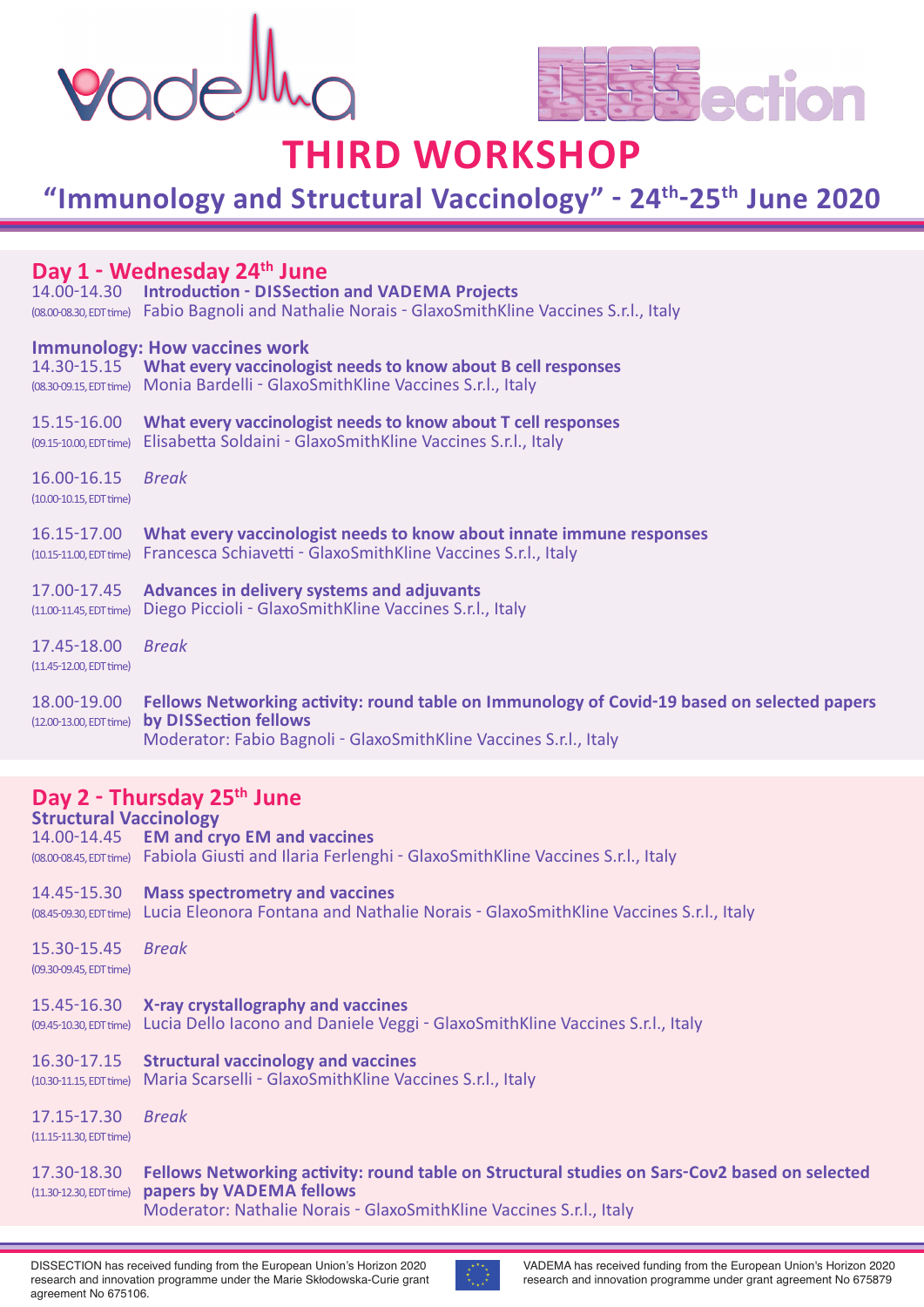



# **"Immunology and Structural Vaccinology" - 24th-25th June 2020**

### **What every vaccinologist needs to know about B cell responses**

Monia Bardelli - GlaxoSmithKline Vaccines S.r.l., Italy

**Memory B cells (MBCs)** are a B cell sub-type that are formed within germinal centers following primary infection. Memory B cells can survive for decades and repeatedly generate an accelerated and robust antibody-mediated immune response in the case of re-infection (also known as a secondary immune response). In a T-cell dependent development pathway, naïve follicular B cells are activated by antigen presenting TFH cells during the initial infection, or primary immune response. After activation, the B cells move into the secondary lymphoid organs (i.e. spleen and lymph nodes). Within the secondary lymphoid organs, most of the B cells will enter B-cell follicles where a germinal center will form. Most B cells will eventually differentiate into plasma cells or memory B cells within the germinal center. Plasma cells produce a first wave of protective antibodies and help clear infection. A fraction of the B cells differentiate into memory B cells that survive long-term in the body. Memory B cells relocate to the periphery of the body where they will be more likely to encounter antigen in the event of a future exposure. Many of the circulating B cells become concentrated in areas of the body that have a high likelihood of coming into contact with antigen, such as the Peyer's patch. The memory B cells produced during the primary immune response are specific to the antigen involved during the first exposure. In a secondary response, the memory B cells specific to the antigen or similar antigens will respond. When memory B cells reencounter their specific antigen, they proliferate and differentiate into plasma cells, which then respond to and clear the antigen. The memory B cells that do not differentiate into plasma cells at this point can reenter the germinal centers to undergo further class switching or somatic hypermutation for further affinity maturation. Differentiation of memory B cells into plasma cells is far faster than differentiation by naïve B cells, which allows memory B cells to produce a more efficient secondary immune response. The efficiency and accumulation of the memory B cell response is the foundation for vaccines and booster shots.

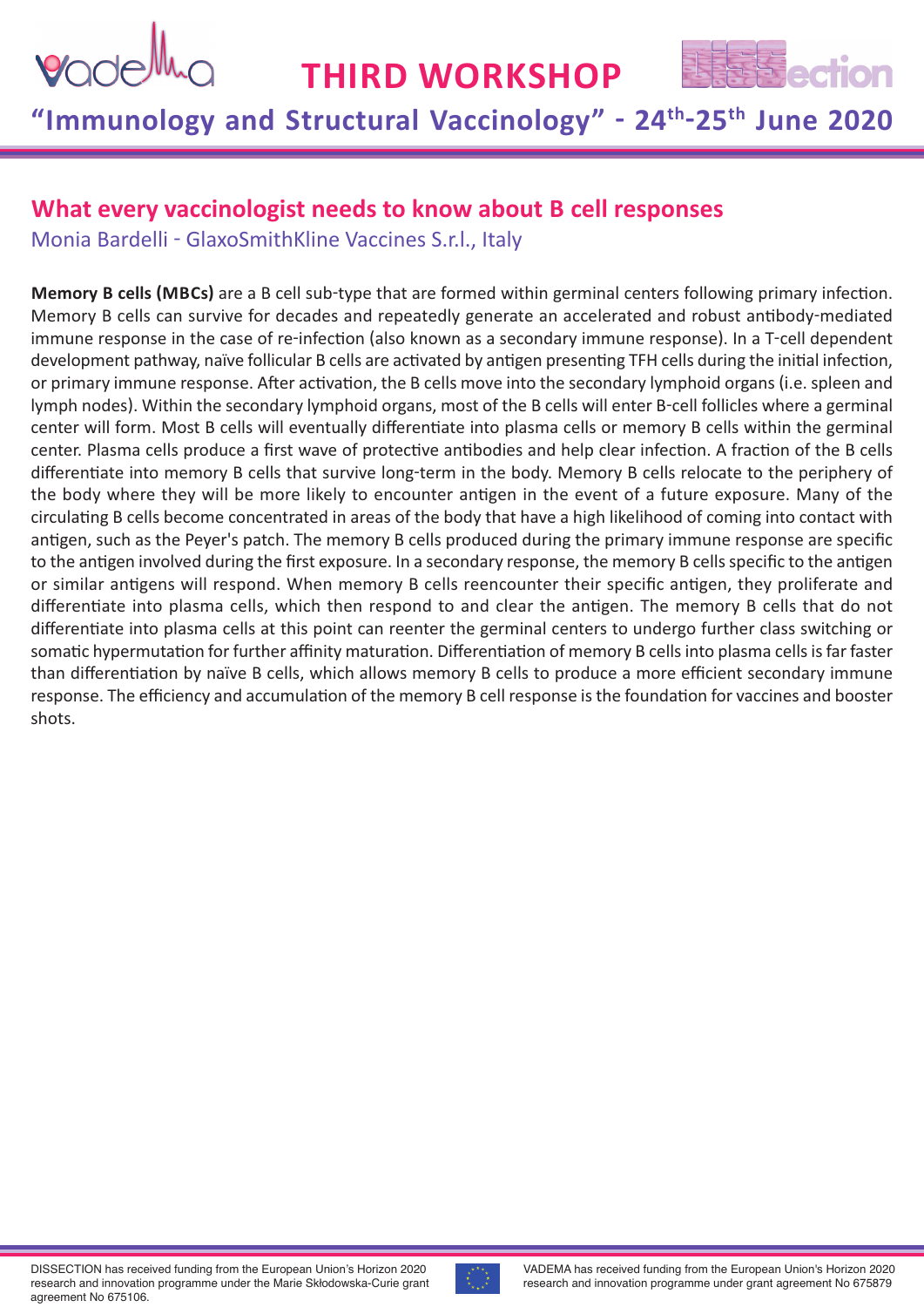



# **"Immunology and Structural Vaccinology" - 24th-25th June 2020**

### **What every vaccinologist needs to know about T cell responses**

Elisabetta Soldaini - GlaxoSmithKline Vaccines S.r.l., Italy

T cells belong to the adaptive immune system, which is characterized by the high degree of specificity in antigen (Ag) recognition and by the ability to generate a memory upon the first encounter with the Ag. Thislast characteristic makes the response to the subsequent encounters with the Ag quicker and more efficient and is the basis of vaccination. T cells derive from the bone marrow and develop early in life in the Thymus where they undergo genetic rearrangements of the T cell receptor (TCR) as well as positive and negative selection. T cells then enter the circulation where they greatly outnumber B cells. T cells can express either CD4 or CD8 as TCR co-receptor that allows the recognition of the Ag, in the form of a short peptide derived from the enzymatic digestion of the Ag inside the Ag presenting cell (APC), in the context of major histocompatibility complex class II (MHC-II) or class I (MHC-I) molecules, respectively. While all nucleated cells express MHC-I, only professional APCs express MHC class II. Therefore, while endogenous Ags (including viral and tumor Ags) can be presented to CD8 T cells by all nucleated cells, only professional APCs can present exogenous Ags to CD4 T cells. Therefore, while endogenous Ag-based vaccines, like live attenuated, viral vectors- and SAM-based vaccines, induce CD8 T cells, exogenous Ag-based vaccines, like whole inactivated or subunit vaccines, do not. CD4 T cells play a critical role in helping B cells to produce high affinity antibodies (Abs) and are therefore called T helper (Th) cells. Non proteinaceous Ag, like polysaccharydes (PS), are not recognized by CD4 T cells and thus are T-cell independent Ags that generate a faint and short-lived Ab response and no response under 2 years of age. To overcome these problems PS can be conjugated to carrier proteins. The T cell response consists of 3 phases: 1) Activation, 2) Clonal Expansion/Differentiation, and 3) Contraction/Memory. 1) Upon Ag encounter, naïve T cells express activation markers and produce IL-2. 2) As a result, activated T cells proliferate giving rise to Ag-specific T cell clones and, under the influence of cytokines, differentiate into different subsets of effector T cells (Teff) specialized for a particular effector function (e.g. Th1, Th2, Th17). 3) Once Teff have eliminated the pathogen, most Teff die. Surviving Teff differentiate into memory T cells that persist for long time. Central memory T cells (TCM) recirculate among secondary lymphoid organs only while effector memory T cells (TEM) recirculate also in non-lymphoid tissues. More recently tissue-resident memory T cells (TRM) have been identified. TRM reside for long time in the tissue where they have encountered the pathogen conferring to it a local adaptive immunity that can promptly defend against a subsequent infection with the same pathogen.

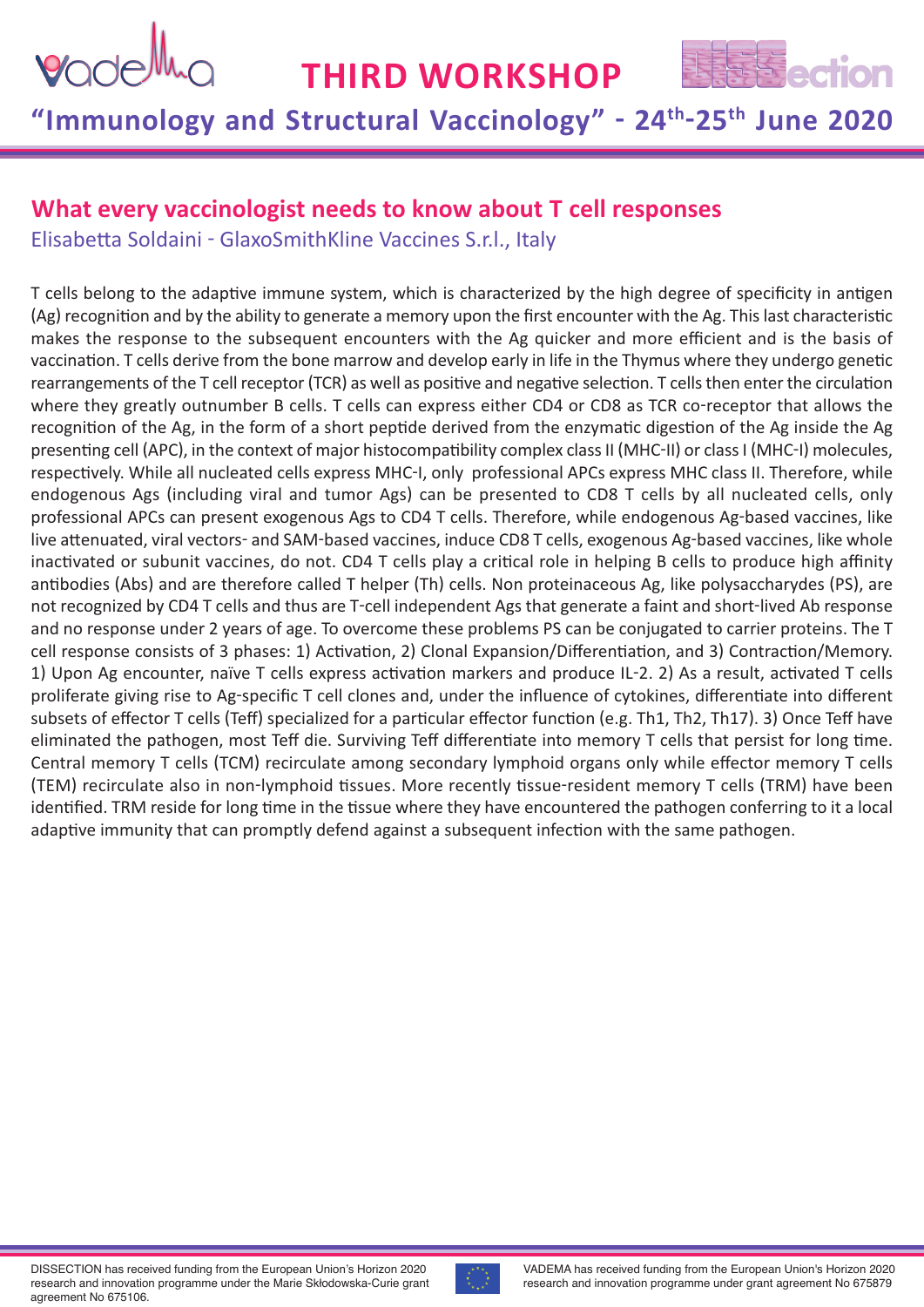# Vode

# **ThIRD WORkShOP**



# **"Immunology and Structural Vaccinology" - 24th-25th June 2020**

### **What every vaccinologist needs to know about innate immune responses**

Francesca Schiavetti - GlaxoSmithKline Vaccines S.r.l., Italy

Assessing innate cell response to vaccination in humans implies, beforehand, understanding why measuring innate immunity in the context of vaccination might be extremely helpful, figure out what are the main cellular subsets to investigate and determine how to measure innate immune response in human clinical exploratory trials with the more appropriate assays.

Taking into account that the purpose of a successful vaccine is to induce long-term protective immunity against a given pathogen, we can say that an ideal vaccine should induce both antigen-specific humoral and cellular memory response, long-lived plasma cells that produce neutralizing antibodies and persisting CD4+ and CD8+ memory T cells. The achievement of these goals is promoted by an effective interaction of innate and adaptive immune response and mediated by the crosstalk between these two arms of the response.

Innate immune response is marked by its ability to recognize several components from pathogens, which are present exclusively in these microorganisms and lacking in the host cells. Detection of pathogens by the innate immune system is made by a class of immune-sensor molecules referred to as pattern recognition receptors (PRRs).

The Toll-like receptors (TLRs) are a class of PRRs that detect a broad range of pathogens. TLR ligands have been widely studied and tested as components of immune adjuvants in many human vaccines, because they can polarize and amplify the resulting immune response, thanks to their stimulatory activity on innate immune cells.

The innate system is composed by many cell subsets and, among them, dendritic cells (DCs), monocytes (MCs) and macrophages (their differentiated counterparty) are key players in inducing an effective adaptive immunity by producing cytokines and chemokines and expressing activation markers that can, in turn, activate adaptive immune cells. In humans, circulating monocytes are classified into three different subsets based on the expression level of CD16 and CD14 surface markers, namely classical, intermediate and non-classical monocytes. Classical MCs have a high antimicrobial capability due to their potent capacity of phagocytosis, and secrete IL-1, IL-6, TNFα and IL-10 upon LPS stimulus. Intermediate and non-classical MCs secrete inflammatory cytokines, IL-6, TNFα and IL-1β upon inflammatory stimulation. During inflammation, classical and intermediate MCs invade tissues. MCs then mature to macrophages and present antigens via MHC-I/II to TCR leading to T cells activation.

On the other hands, DCs play also a pivotal role in initiating the immune response to foreign antigen. They are divided into two majorsubsets: myeloid dendritic cells(mDC) and plasmacytoid dendritic cells(pDC). Myeloid dendritic cells are professional antigen presenting cells (APC) and produce also large amount of pro-inflammatory cytokines and, similarly to activated monocytes, express for the majority TLR4 and TLR2 on their surface. pDCs are long-lived cells found in blood, bone marrow, and lymphoid organs. Constitute < 0.4% of peripheral blood mononuclear cells(PBMC). pDCs selectively express endosomal Toll-like receptors TLR7 and TLR9, which sense viral RNA and DNA respectively. Their numbers increase during infection (and active immunization) and they are rapidly activated by viral nucleic acids. They are specialized to respond to viruses by producing massive amounts of the type I interferons (IFN- $\alpha$  and IFN-β). After producing interferons, they are still able to differentiate into mature DCs that can stimulate naïve T cells. Therefore, including in vaccines formulations the toll like receptors ligands expressed by the various cellular subsets, might help polarize the adaptive response that follows.

Monitoring the quality and the amplitude of immune response generated by a vaccine can give interesting insights. Advances in the field of immune read-outs and new technologies have dramatically changed our understanding of the role of the multiple innate immune cell subsets on the vaccination outcome. In this context multiparametric flowcytometry combined with high-sensitivity cytokine and chemokine multiplex tests are suitable assays for to the detection and the monitoring innate and adaptive immunity after vaccination in exploratory clinical trials.

In conclusion, different monocytes and dendritic cell subsets are extremely interesting cells to be analyzed in the context of immunization and particularly the process of the antigen presentation, the overview of the various subsets with distinct functions, in addition to their plasticity in responding to signals given by adjuvant components.

Moreover, this exploratory research approach in vaccine development may represent an opportunity to formulate novel vaccines that can generate a more effective and long-lasting immunity.

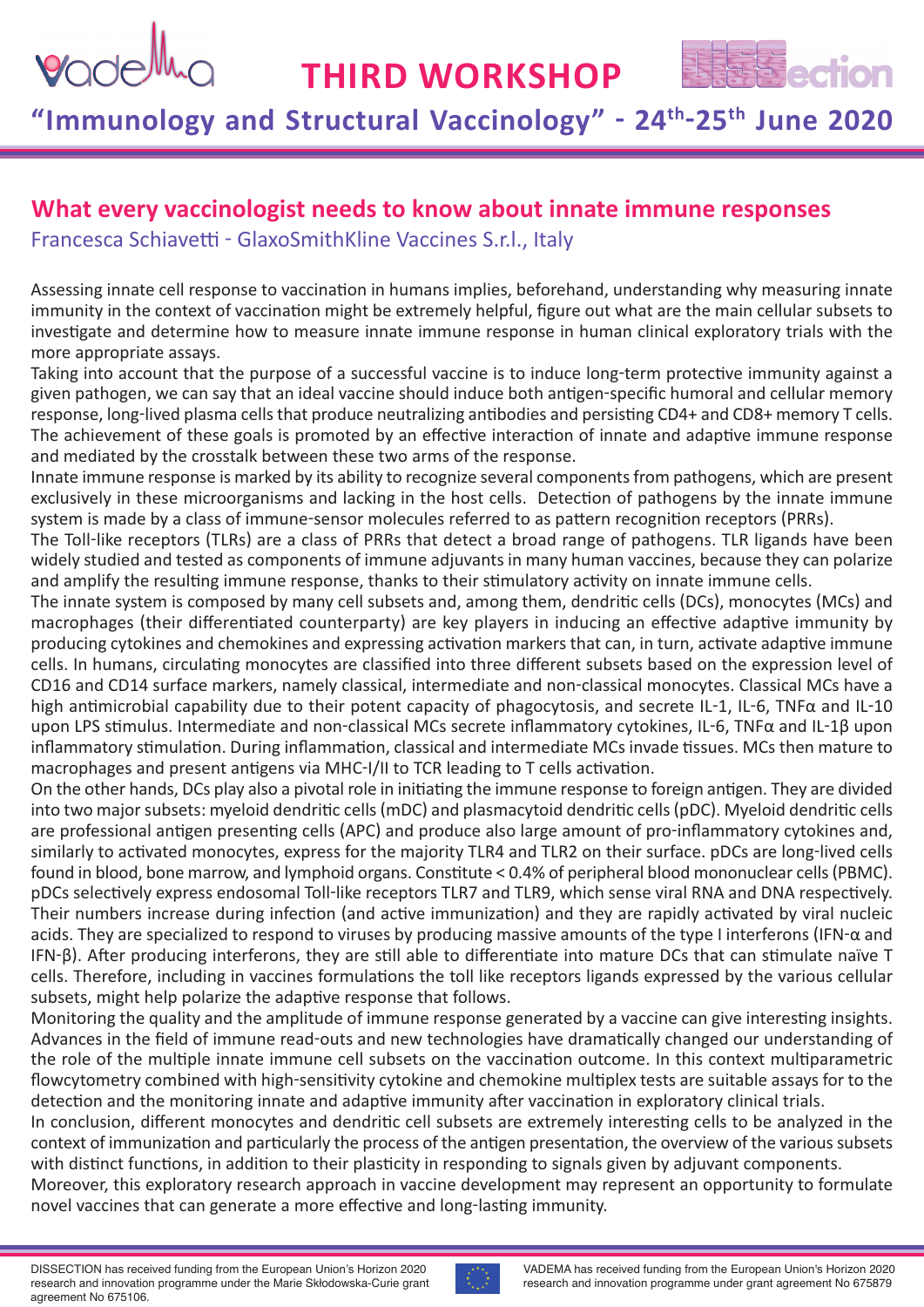



# **"Immunology and Structural Vaccinology" - 24th-25th June 2020**

### **Advances in delivery systems and adjuvants**

Diego Piccioli - GlaxoSmithKline Vaccines S.r.l., Italy

The adjuvant technology is considered critical to design effective vaccines. An adjuvant is anything which may improve the clinical effectiveness of a vaccine. Modern subunit vaccines are often designed with the addition of an adjuvant because these vaccines contain in general only one or some pathogen's antigens that on one hand are considered critical to elicit a protective immune response, but on the other hand might be non-sufficiently immunogenic in the absence of an adjuvant. In other words, an effective vaccine is often a combination of a good antigen and a good adjuvant. Three examples recently highlighted the importance of this combination: the development of the Shingrix vaccine against Zoster virus of adult life, the first Malaria vaccine implemented in routine immunizations within some countries of Africa and the novel Tubercolosis vaccine that successfully passed the Phase II trial. All of these very important vaccines were possible thanks to the identification of good antigens and to the adjuvant AS01, which is able to promote good cellular and humoral immune responses. An adjuvant works asimmunopotentiator and/or as delivery system of immunostimulatory molecules and/or antigens. The Immunopotentiator effect (obtained also by the delivery of immunostimulatory molecules) is based on eliciting stimulation of immune cells, whereas the antigen delivery system is based on the improvement of antigen uptake by antigen presenting cells. Both of these mechanisms are fundamental to generate an optimal and effective immune response. The delivery of vaccines to individuals is prevalently executed via intramuscular injection. However, research to find out alternative strategies of vaccine administration remain an important aspect. Intramuscular administration, in fact, poses some problems such as the need of skilled personnel for vaccine administration (which increases costs of vaccination campaigns), the risk of transmission of infections in poor hygiene conditions (i.e. in low-income countries), some adverse events, as fainting or needle injuries and the absence of mucosal immunity. The transdermal administration with microneedle patches is one of the most interesting alternative strategy to take into account, but several problems should be solved, such as skin irritation, confirmation of dose delivered, scale-up, huge inter- and intraperson hetreogeneity in stratum corneum thickness/hydration levels, hair-follicle density and compatibility of vaccines with the microneedle manufacture process/cost. The mucosal administration is certainly the most important alternative strategy for vaccine delivery because some mucosal vaccines already exist and because the mucosal administration is able to elicit both systemic and mucosal immunity. However, also the mucosal administration has several hurdles to overcome, such as the high dilution of the vaccine and its degradation in the acidic environment of the stomach for oral administration and the fast clearance rate of the vaccine for the intranasal administration. Certainly the development of effective mucosal adjuvants may help to obtain effective mucosal vaccines.

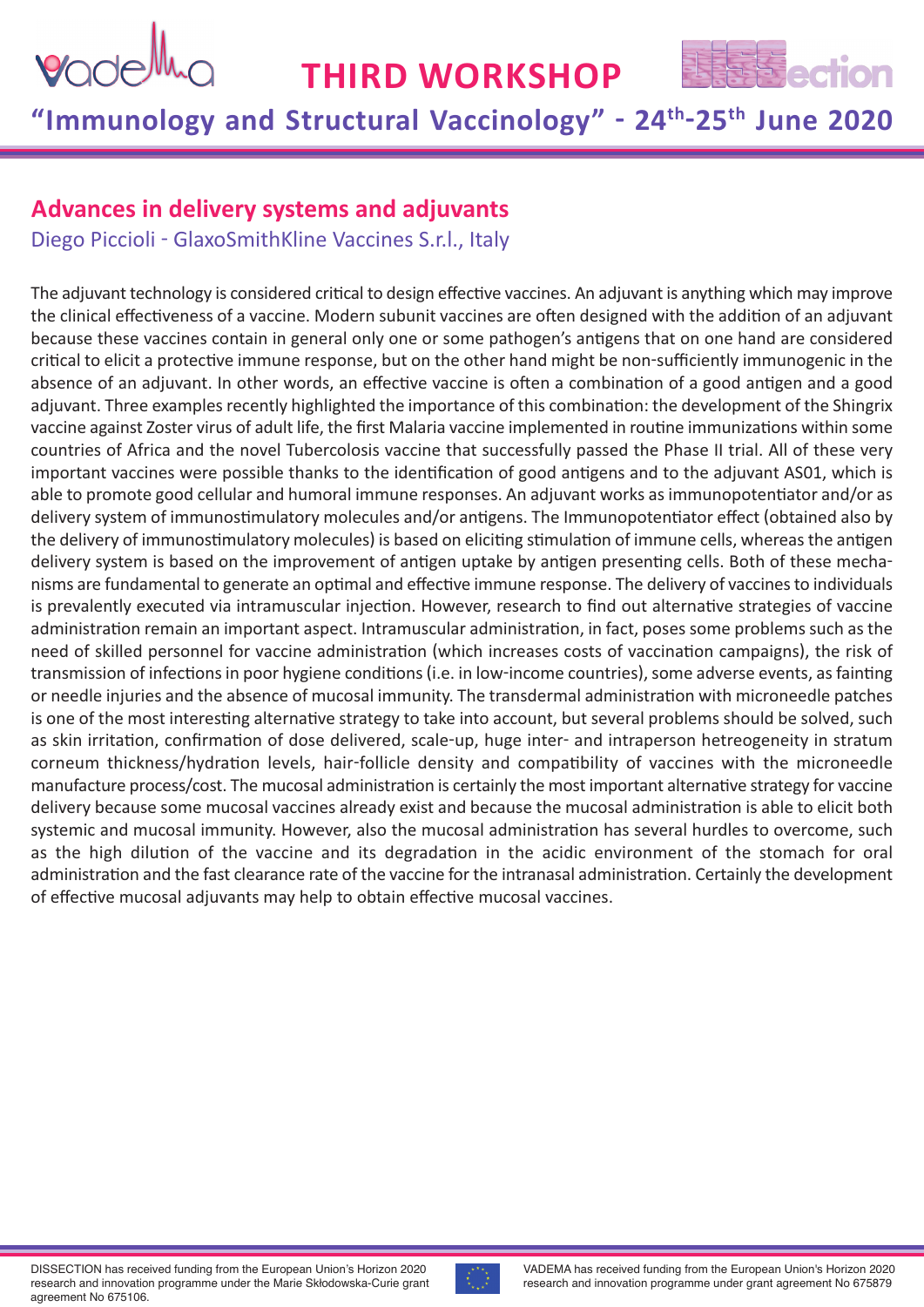



# **"Immunology and Structural Vaccinology" - 24th-25th June 2020**

### **EM and cryo EM and vaccines**

Fabiola Giusti - GlaxoSmithKline Vaccines S.r.l., Italy

Electron microscopy (EM) is a technique for achieving high resolution images and it represents the only technique that allows for direct visualization of samples. In transmission EM the beam, consisting of high energy electrons, passes through a thin specimen showing the inner structures while in scanning EM the beam scans the surface of the sample. In transmission EM we can analyze the inner ultrastructures performing ultrathin sections or we can observe the morphology using Negative staining EM. NS EM allows for rapid morphological identification of the sample and it is able to accommodate the highest magnification images. In negative staining EM the contrast is not applied to the object but to its environment, using heavy metalsalts. The electron beam can cross biological material easier than the surrounding space. Here, in GSK, most of the samples are analyzed using NS EM in order to establish integrity, state of aggregation, morphology, dimension and to define the structure. NS EM is a key technique to screen the samples before moving to Cryo-EM. Our goal is to drive highly specific antigen identification for structural characterization of a huge amount of new proteins thus obtaining the structure of virulence factors at high resolution in the native form.

### Ilaria Ferlenghi - GlaxoSmithKline Vaccines S.r.l., Italy

The selection in silico of vaccine candidates by Reverse Vaccinology can be challenged by sequence variability of the pathogens, the immune evasion strategies adopted by the pathogens, the low abundance of surface antigens and eventually their low stability once expressed as recombinant antigens. These challenges can be faced with a deep knowledge of the three-dimensional structure of the candidates. The advances in cryo-EM together with well-set X-ray crystallography and HDx-MS allowed recently the structural characterization of a huge amount of new proteins. The use of 3D structure is a key tool to drive highly specific antigen identification.

Thanks to the new approaches in the field of structure determination of molecular systems we can now obtain the structure of virulence factors at high resolution and in the native form presented to the immune system

Moreover, a precise epitope mapping can be obtained at atomic level resolution using a combined approach based on the HDx-MS, cryo-EM and X-ray Crystallography.

At the same time, we can profile the answer of the immune system to the infective agent.

Combining these two knowledges with AI/ML/semantic discovery tool, will enable the prediction of the protective immune response and therefore design improved vaccine candidates and/or therapeutics mAbs – by boosting the discovery phase.

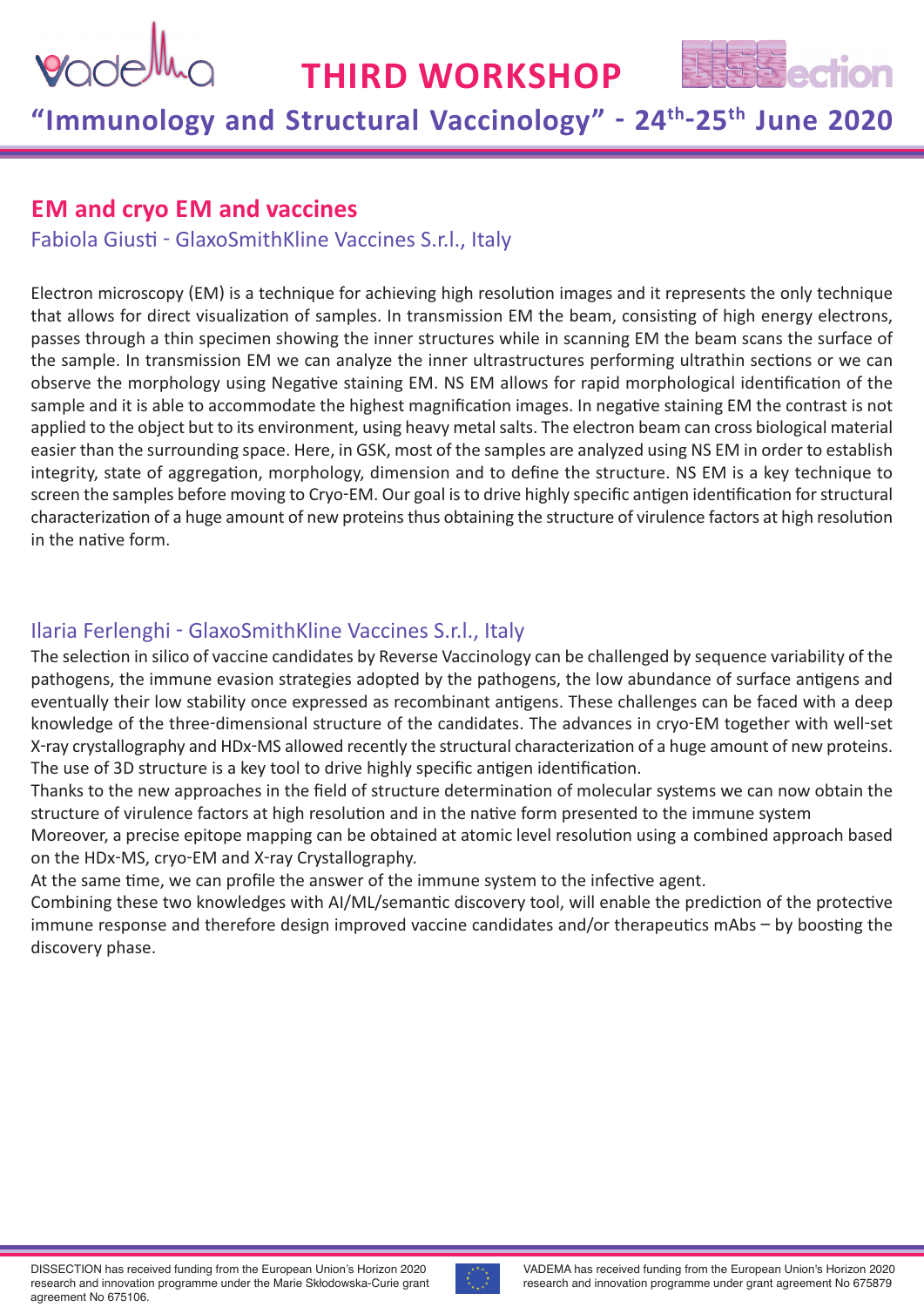



# **"Immunology and Structural Vaccinology" - 24th-25th June 2020**

### **Mass spectrometry and vaccines**

Lucia Eleonora Fontana and Nathalie Norais - GlaxoSmithKline Vaccines S.r.l., Italy

Vaccination is the most effective strategy to prevent infectious diseases. From Pasteur's intuition of using inactivated microorganisms to modern recombinant subunit antigens, vaccine efficacy and safety have continuously improved, mainly thanks to technical advances sustaining antigen discovery and characterization. In this context, mass spectrometry (MS) has been a fundamental tool.

This presentation will illustrate how mass spectrometry is involved in the first part of a project through the identification of potential vaccine candidates among a set of pathogen-secreted or surface-exposed proteins. Once a vaccine candidate is selected, targeted proteomics, native mass spectrometry and hydrogen deuterium exchange coupled to mass spectrometry are involved to assess expression level of selected antigens in clinical circulating strains, to elucidate antigen function, identify potential binding sites to human interactors and epitopes recognized by protective or non-protective sera. All these achievements are pivotal to ensure a broad coverage of the vaccine, to avoid any potential undesired effects, to wuth engineer molecules with higher surface of interaction with the host immune systems and to improve the design of a more efficient antigen with multiple protective epitopes. Specific examples of how these approaches are applied is reported. A view for potential use of mass spectrometry in the next few years will be evocated and discussed with the participants.

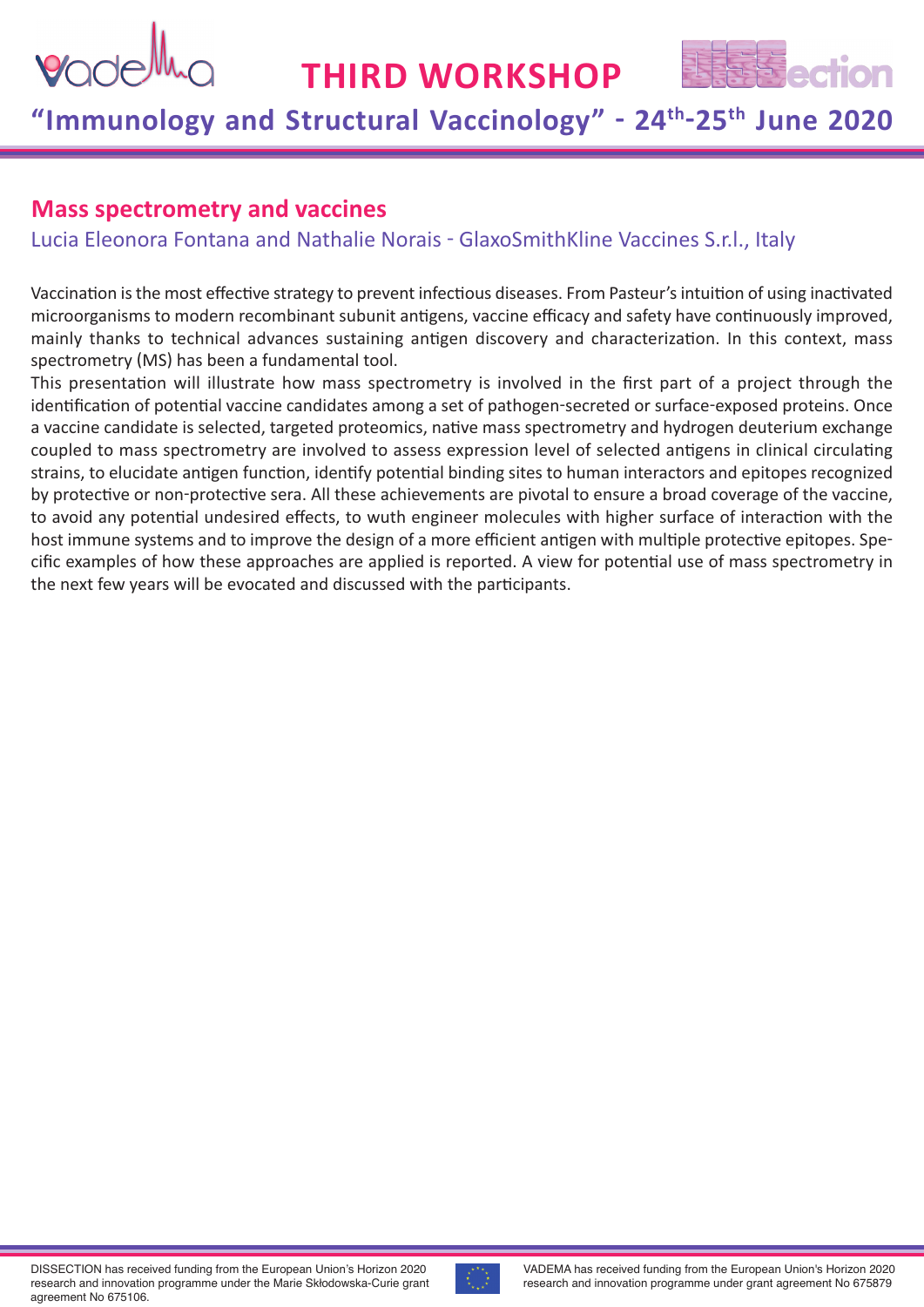

# **"Immunology and Structural Vaccinology" - 24th-25th June 2020**

### **X-ray crystallography and vaccines**

Lucia Dello Iacono and Daniele Veggi - GlaxoSmithKline Vaccines S.r.l., Italy

X-ray crystallography is currently one of the two most widely applied techniques for the determination of macromolecular structures at high resolution, playing a crucial role in the structural biology field. The knowledge gained through X-ray crystallography has considerably advanced our understanding of biological processes and greatly facilitated the development of drugs and vaccines.

Herein, an overview of the basic concepts of X-ray crystallography is provided. Protein crystals are able to diffract X-rays into many specific directions. By measuring the angles and intensities of these diffracted beams, the density of electrons within the crystal can be calculated and the 3D structure of the protein can be determined. The structure of a protein is very informative, and can unveil details on the nature of the chemical bonds established by atoms, their degree of disorder, as well as providing info on the interactions established by a protein in complex with a small ligand or a protein interactor.

Finally, some applications of the X-ray crystallography technique to the Structural Vaccinology field are described, by showing case studies where the structural determination of antigen proteins or antigen-antibody complexes was useful to (1) understand the immuno-response at atomic details, (2) remodel the antigen or the epitope by reverse molecular engineering.

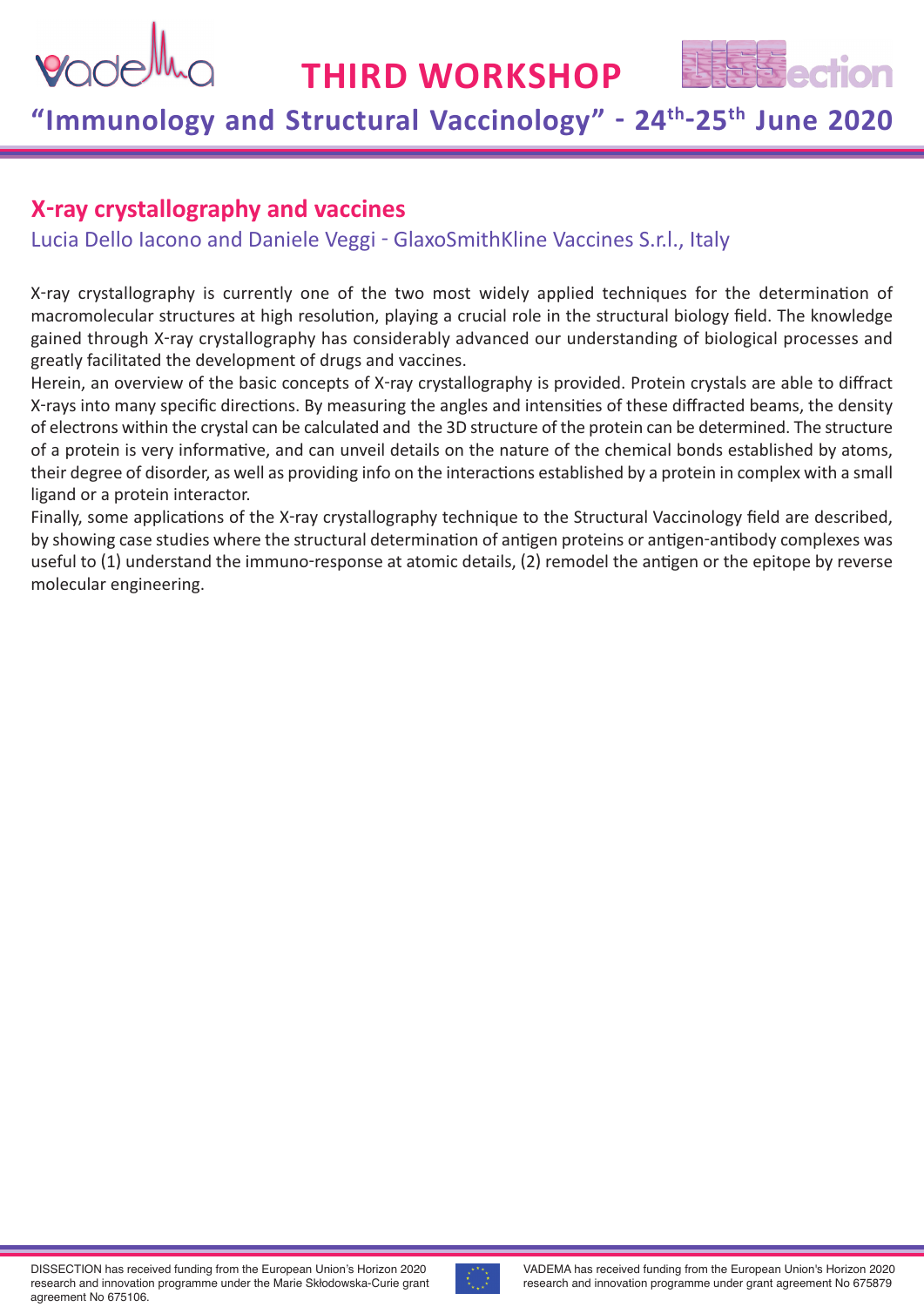

# **"Immunology and Structural Vaccinology" - 24th-25th June 2020**

### **Structural vaccinology and vaccines**

Maria Scarselli - GlaxoSmithKline Vaccines S.r.l., Italy

In the last decades vaccinology received new impulse from the emergence of new technologies. One of such innovative tools is represented by reverse vaccinology, which thanks to the advance of bacterial genome sequences allows now the rapid identification of protein candidates. Specific algorithms dedicated to the prediction of sub-cellular localization, putative structure and function of each member of the entire predicted bacterial proteasome allow the rapid identification of potential virulence factors and surface exposed proteins, which can be rapidly expressed and tested in suitable animal models or by in vitro assays.

Knowledge and analysis of 3D structure can then provide the opportunity to modify promising candidates in order to further improve their performance as immunogens. A second generation of optimized molecules can be now routinely designed and tested, leading to compounds able to better present epitopes targets of neutralizing immune response.